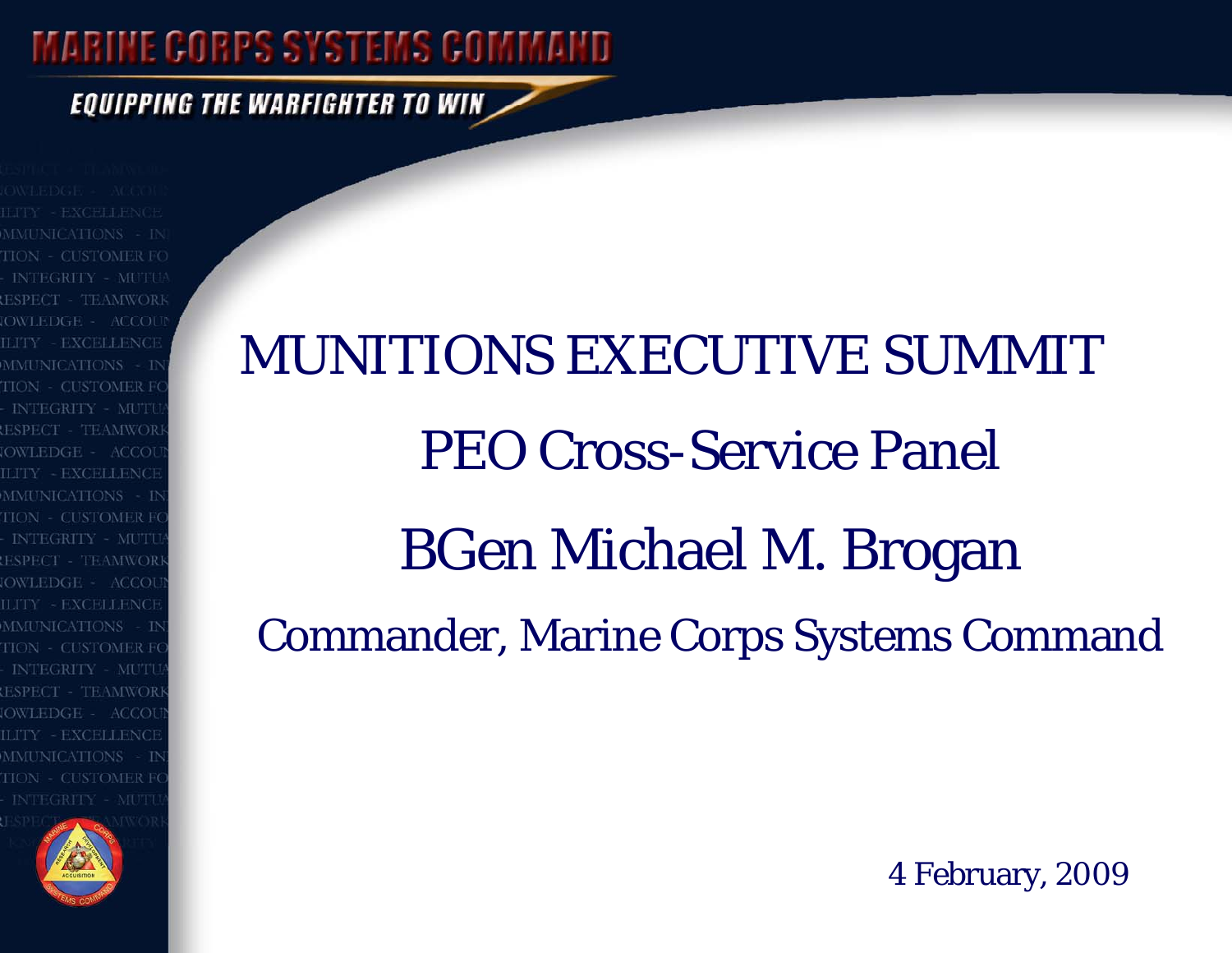**EQUIPPING THE WARFIGHTER TO WIN** 

**Industry Support** 



# • **Production Pipeline**

• 331 orders = \$2.1B

# • **Industry Responsiveness**

- 155mm Infrared Illuminating Projectile
	- USMC Urgent Need Spring'08
	- In Theater by June'08



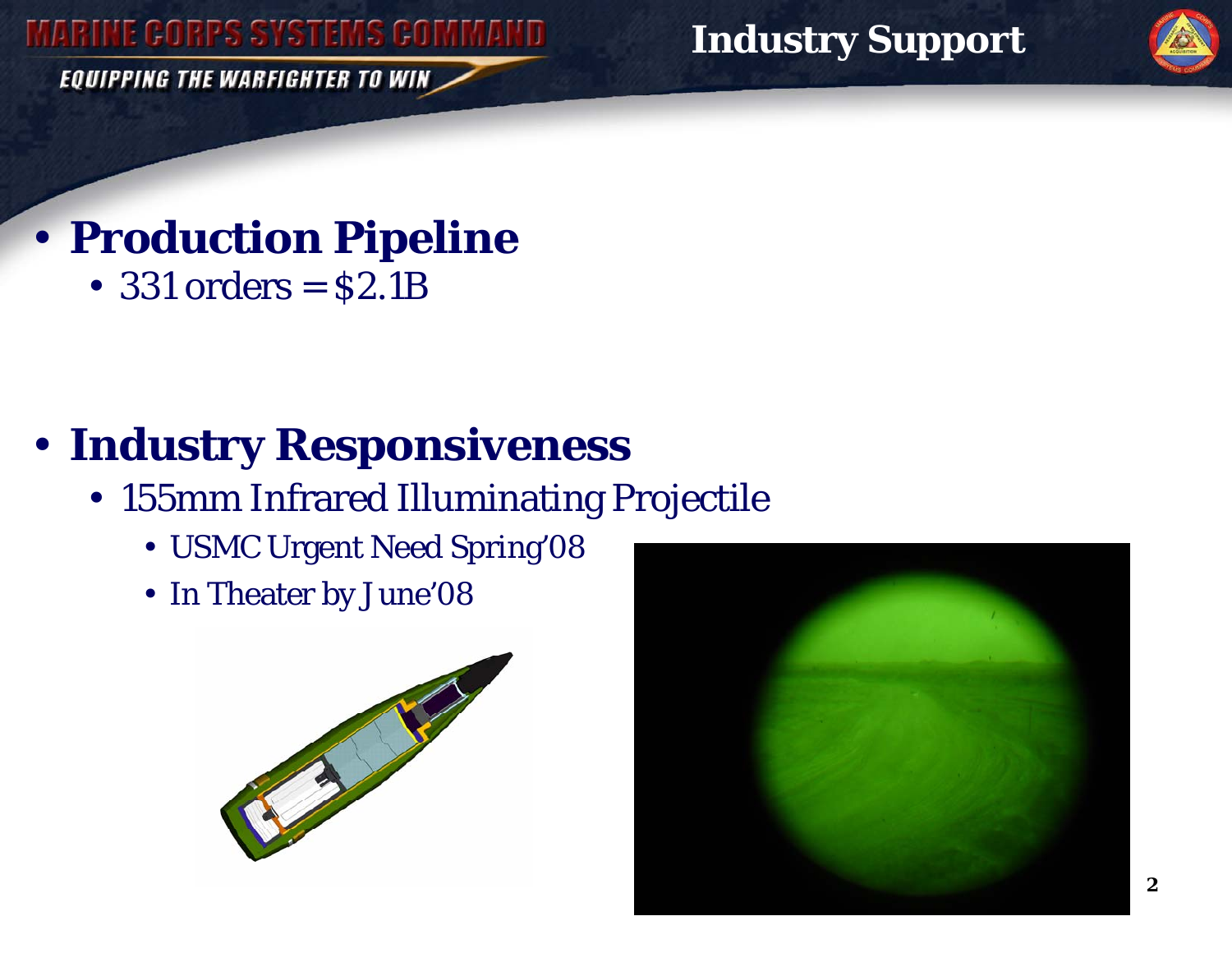**EQUIPPING THE WARFIGHTER TO WIN** 

### • **Industry Partnering – Mortar Primer Sensitivity**  • **Problem**

- Increasing Sensitivity of the <u>Federal 150 primer</u> used in 81mm mortar
- Same primer used in Federal shotgun shells
- Concern driven by mortar use on the LAV if dropped on metal deck

### • **Solution**

- Formation of comprehensive IPT
- ATK/Federal; American Ordnance; POCAL; ARDEC; PEO Ammo (PM CAS); NSWC Crane, PM Ammo (USMC)
- New primer design that meets USG needs
- To be incorporated into all ignition cartridges

### • **Results**

- Mitigates the probability of injury
- **Customer & War Fighter needs met**



**Industry Support** 



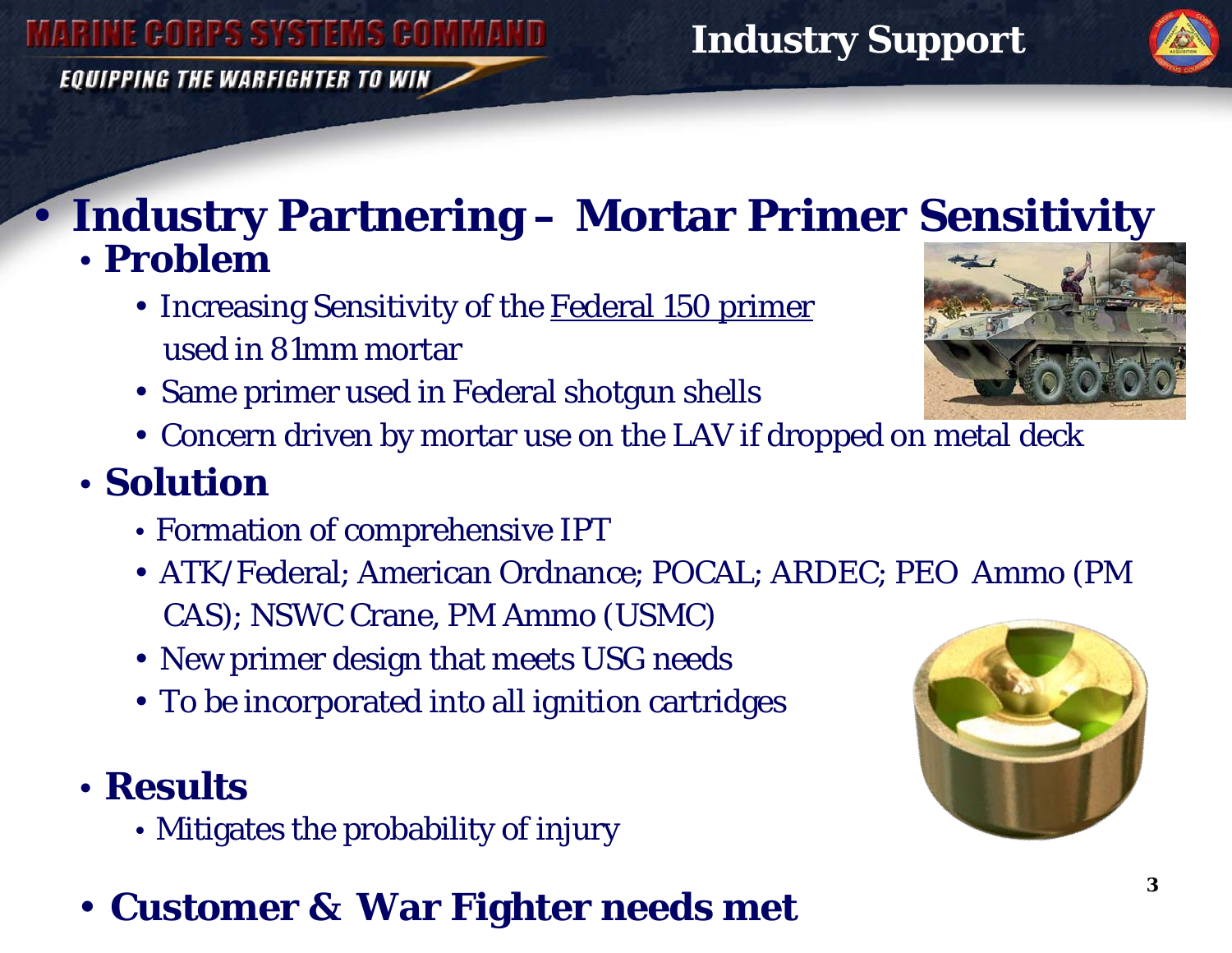**EQUIPPING THE WARFIGHTER TO WIN** 



## **USMC AMMUNITION INVESTMENT FY99-FY15**

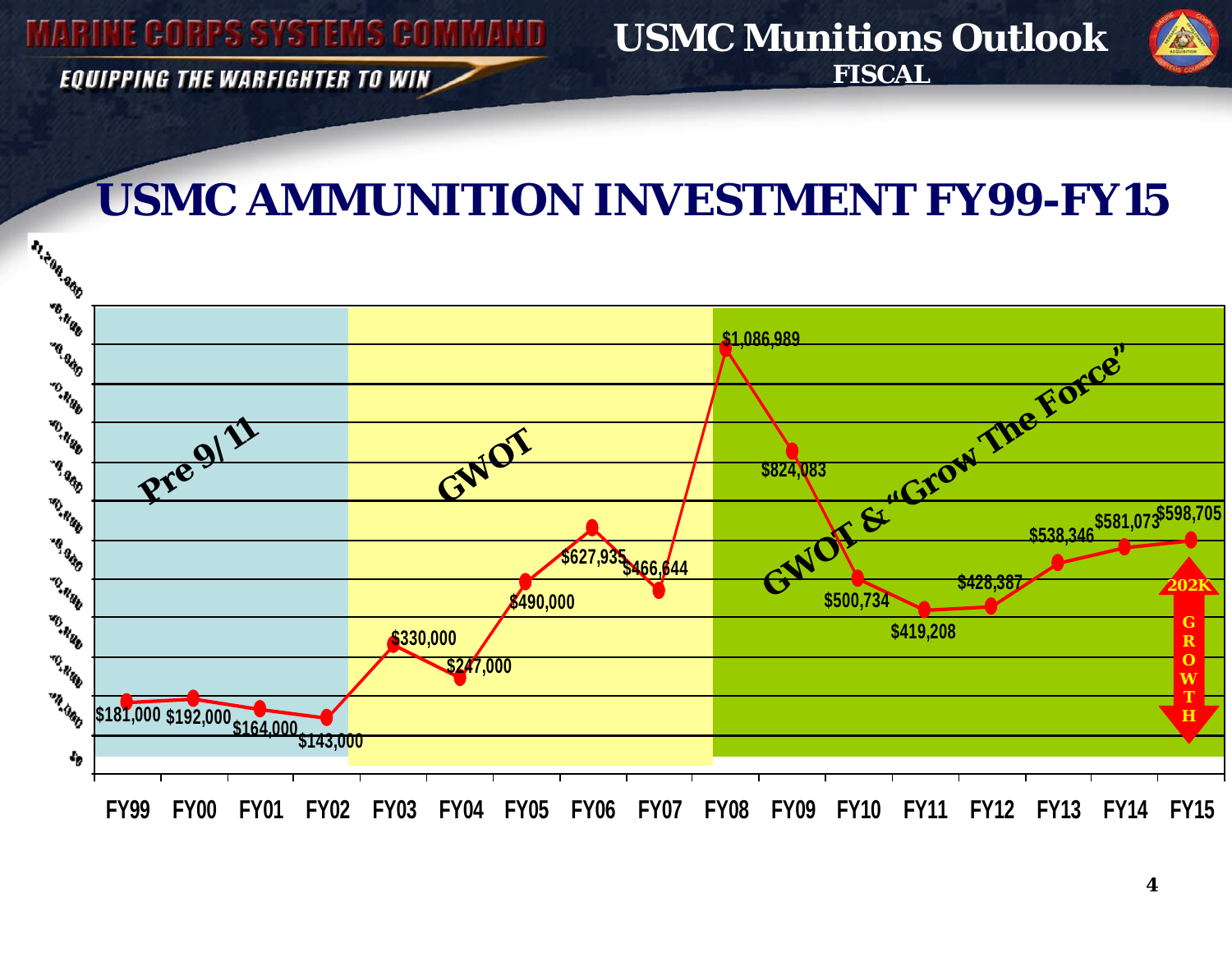#### **USMC Munitions Outlook FISCAL**

EQUIPPING THE WARFIGHTER TO WIN



#### **FY08-FY13 Procurement Breakout = \$3.6B (PRESBUD 09)**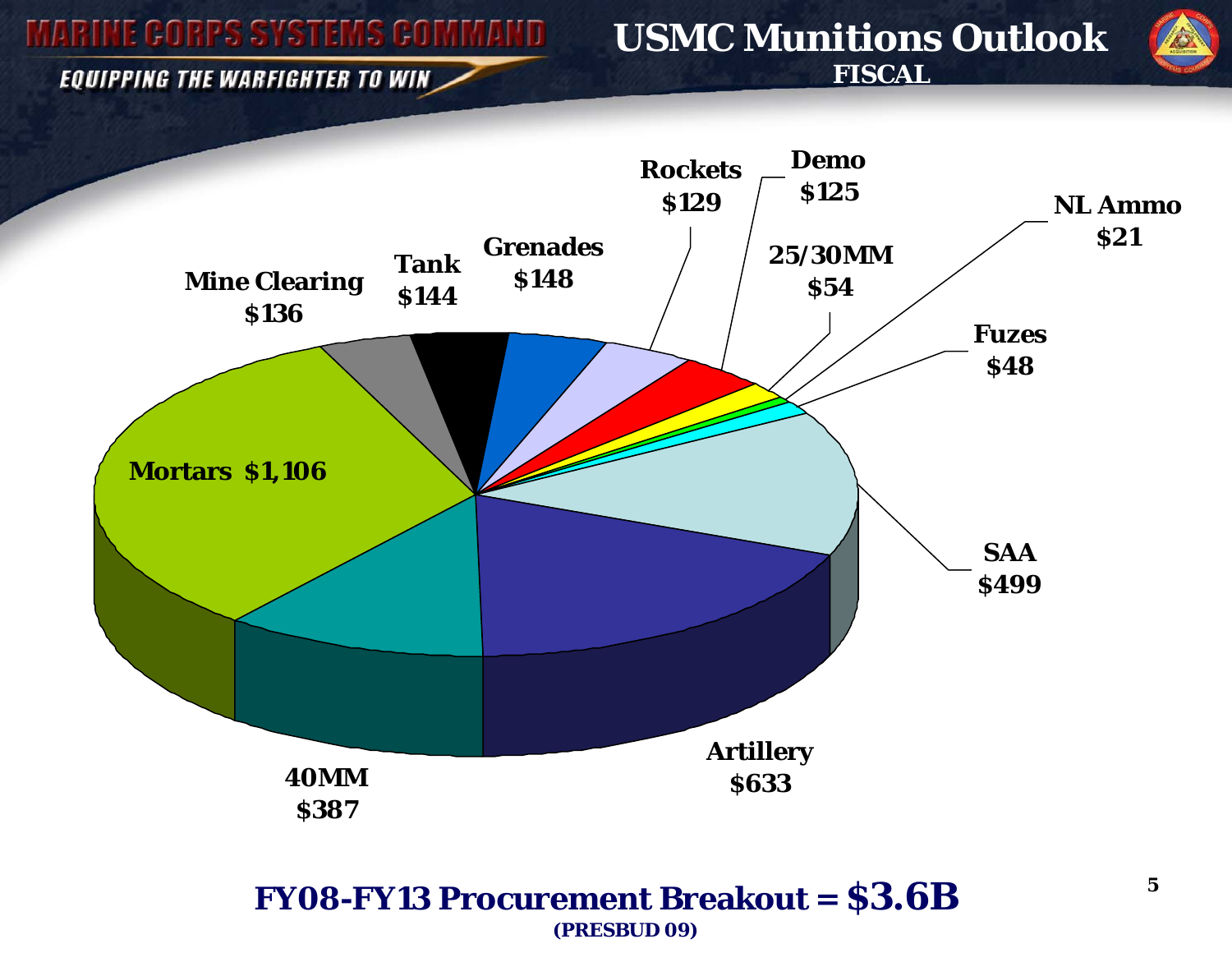**EQUIPPING THE WARFIGHTER TO WIN** 

•

**Quality** 

#### **USMC Munitions Outlook QUALITY**





PERCENTAGE OF CONTRACTS WITH SPC

# • **Continuous and…**



# **… SustainedImprovement**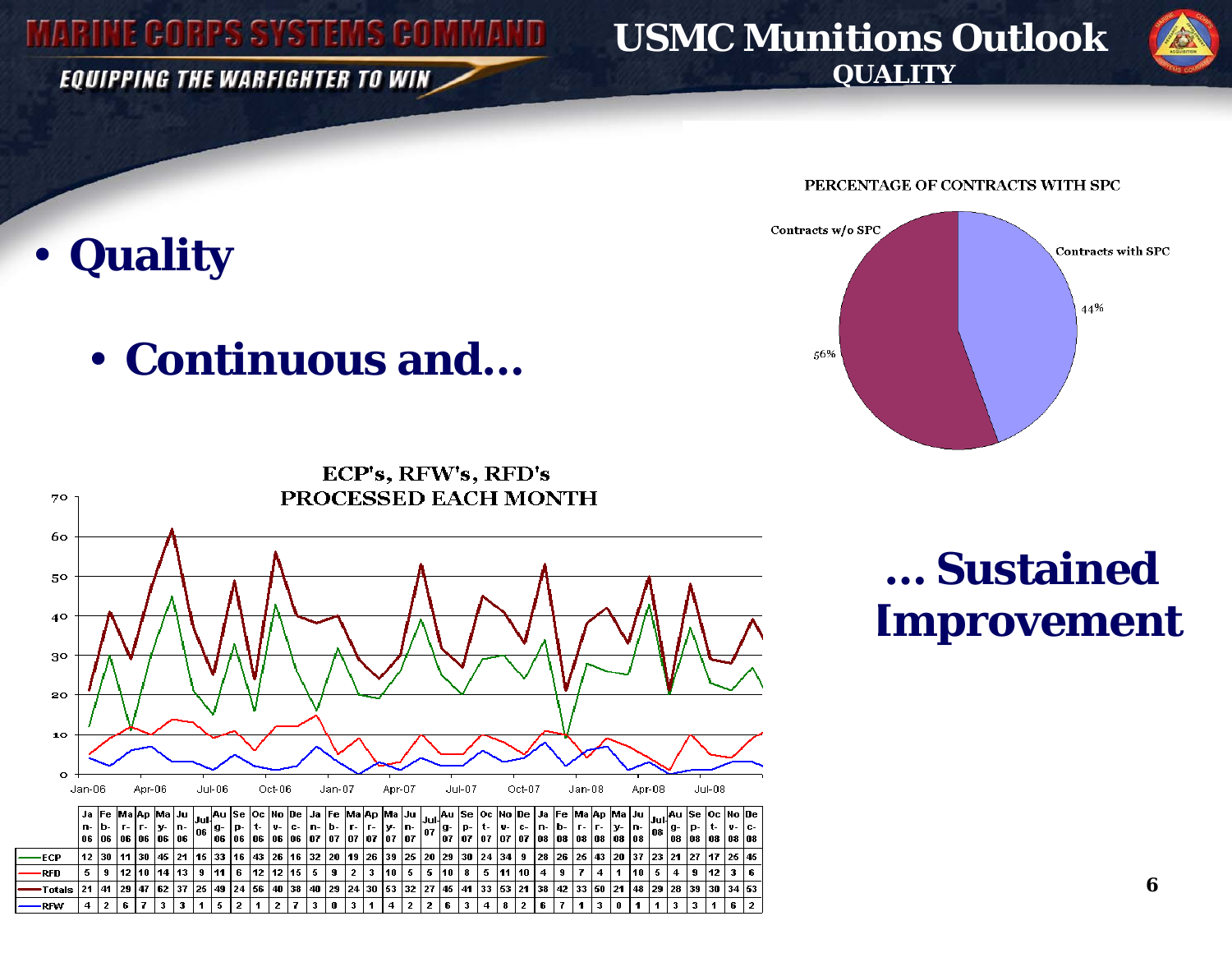**EQUIPPING THE WARFIGHTER TO WIN** 

### **USMC Munitions Outlook**



• **Challenges** 

- USMC 202k Growth 2 Years Ahead of Schedule
- Going "precise" costs!





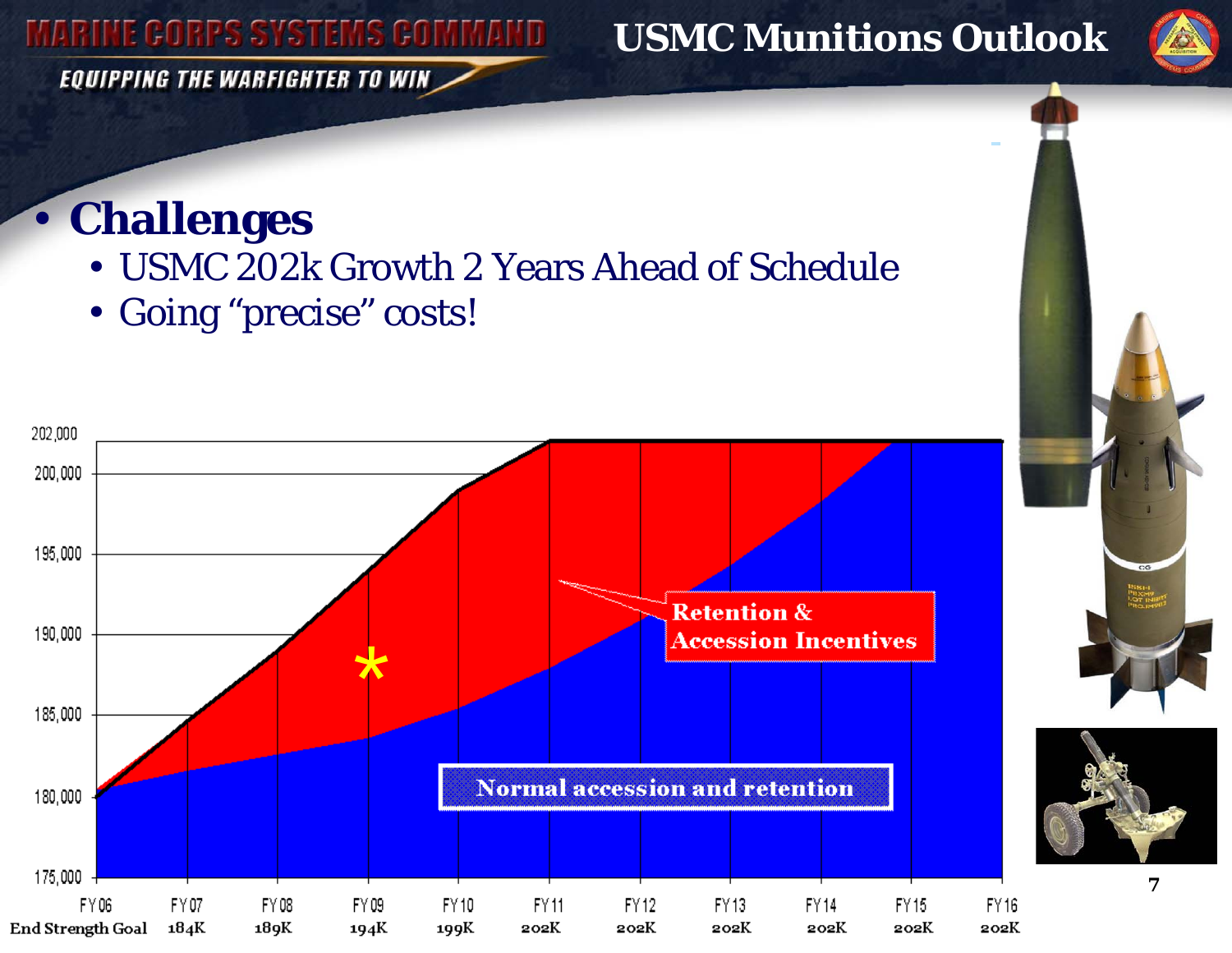**EQUIPPING THE WARFIGHTER TO WIN** 

### **USMC Munitions Outlook**



# • **Light-Weight Polymer-Based Ammunition**

- Two component design: Polymer Caselet & Brass <u>Base</u>
- Benefits (all calibers)
	- Weight savings: 23-25% demonstrated
	- 28-35% indicated (design goal)
	- Same or lower cost in full production
- Calibers in development: 5.56mm, 7.62mm and .50cal





Pohmu Candel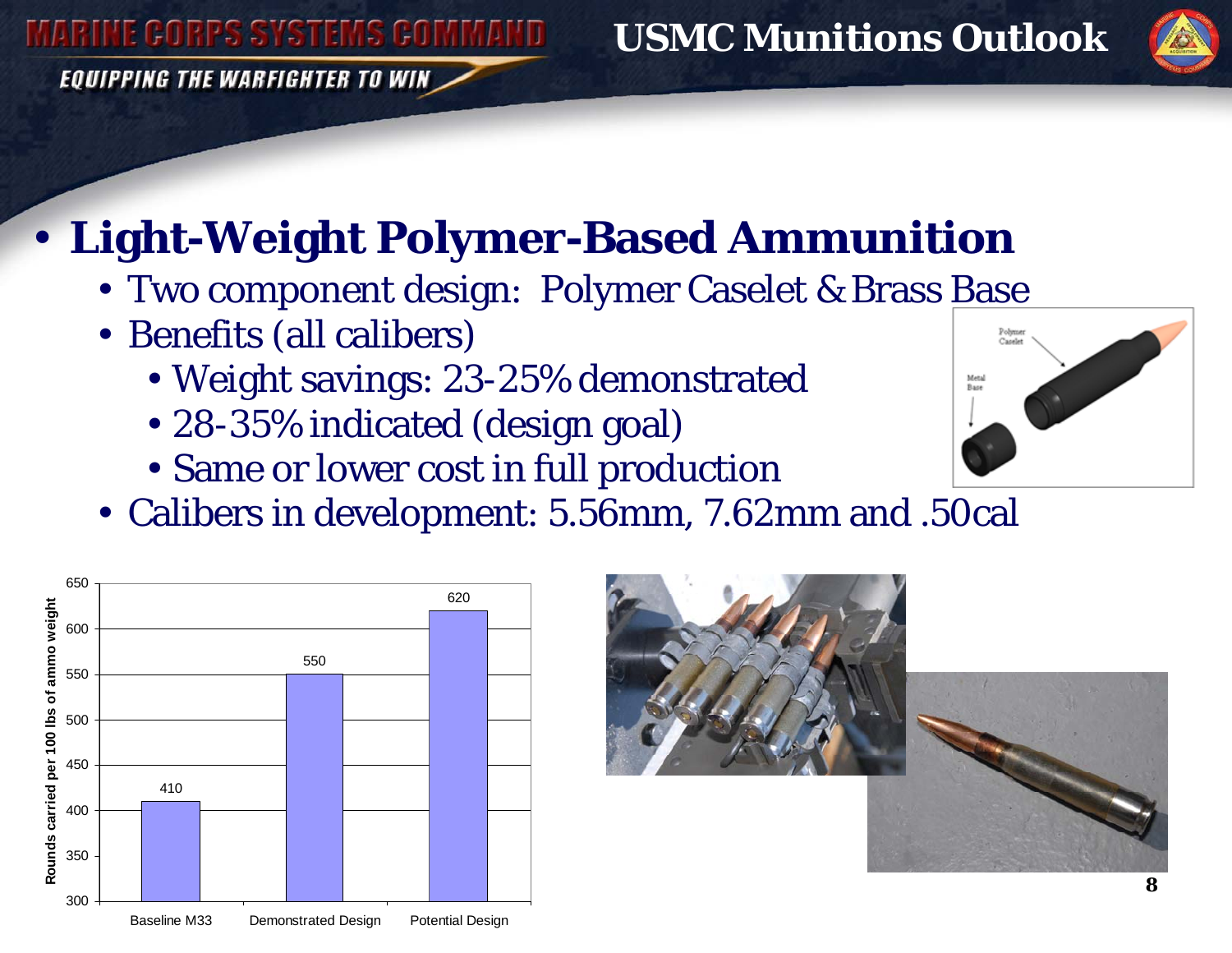**EQUIPPING THE WARFIGHTER TO WIN** 

**Systemic Issues – USG**



• **Unstable funding profiles**

• **Requirements fluctuation**

• **Alignment of Procurements & Requirements** 

• **Joint Ordnance Commanders awareness**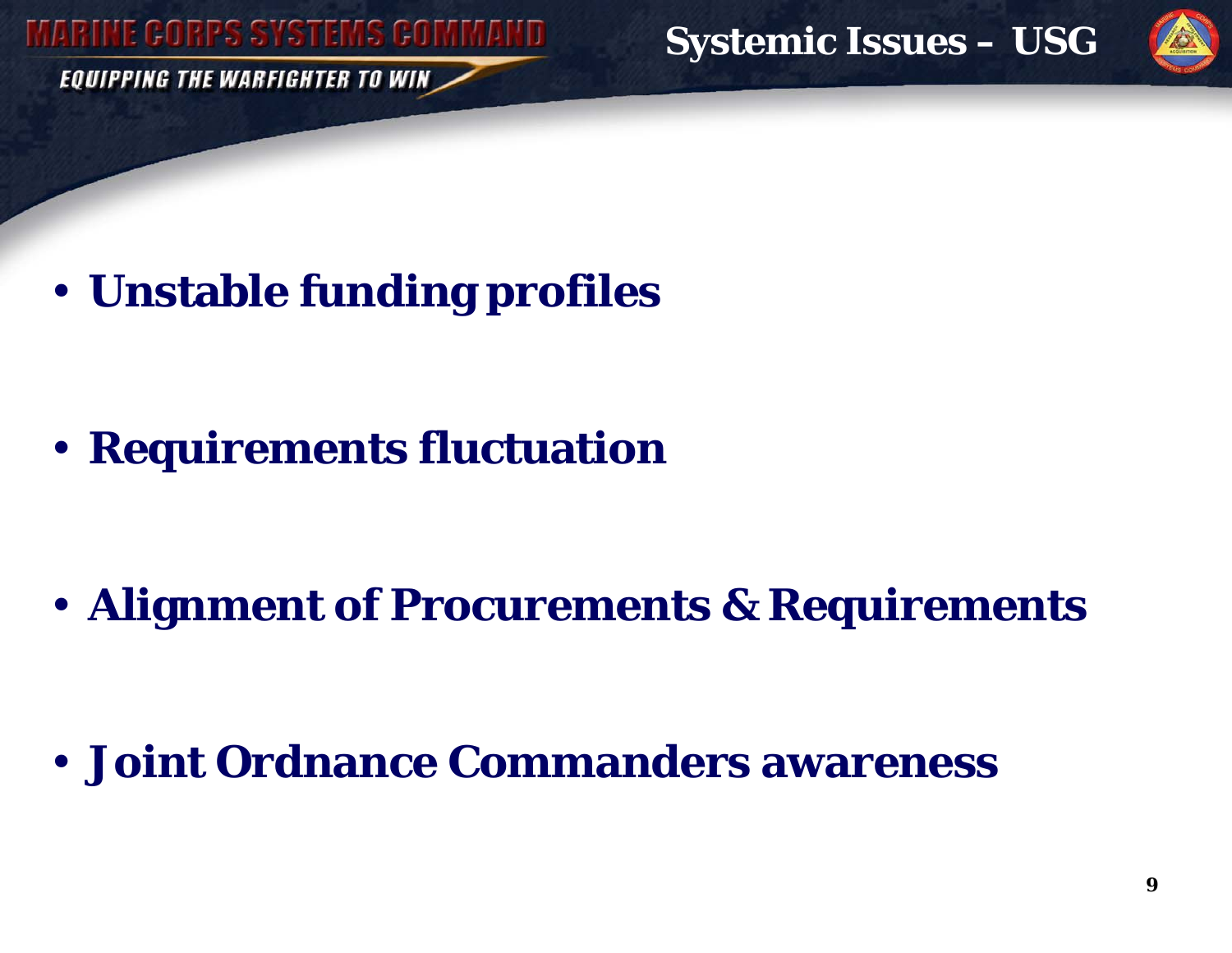EQUIPPING THE WARFIGHTER TO WIN

**Road Ahead**



• **Changing Environment**

- New Administration
- Industries tolerance for risk and flexibility
- **The Key to Success**
	- Collaboration
	- Open and Frank Communication